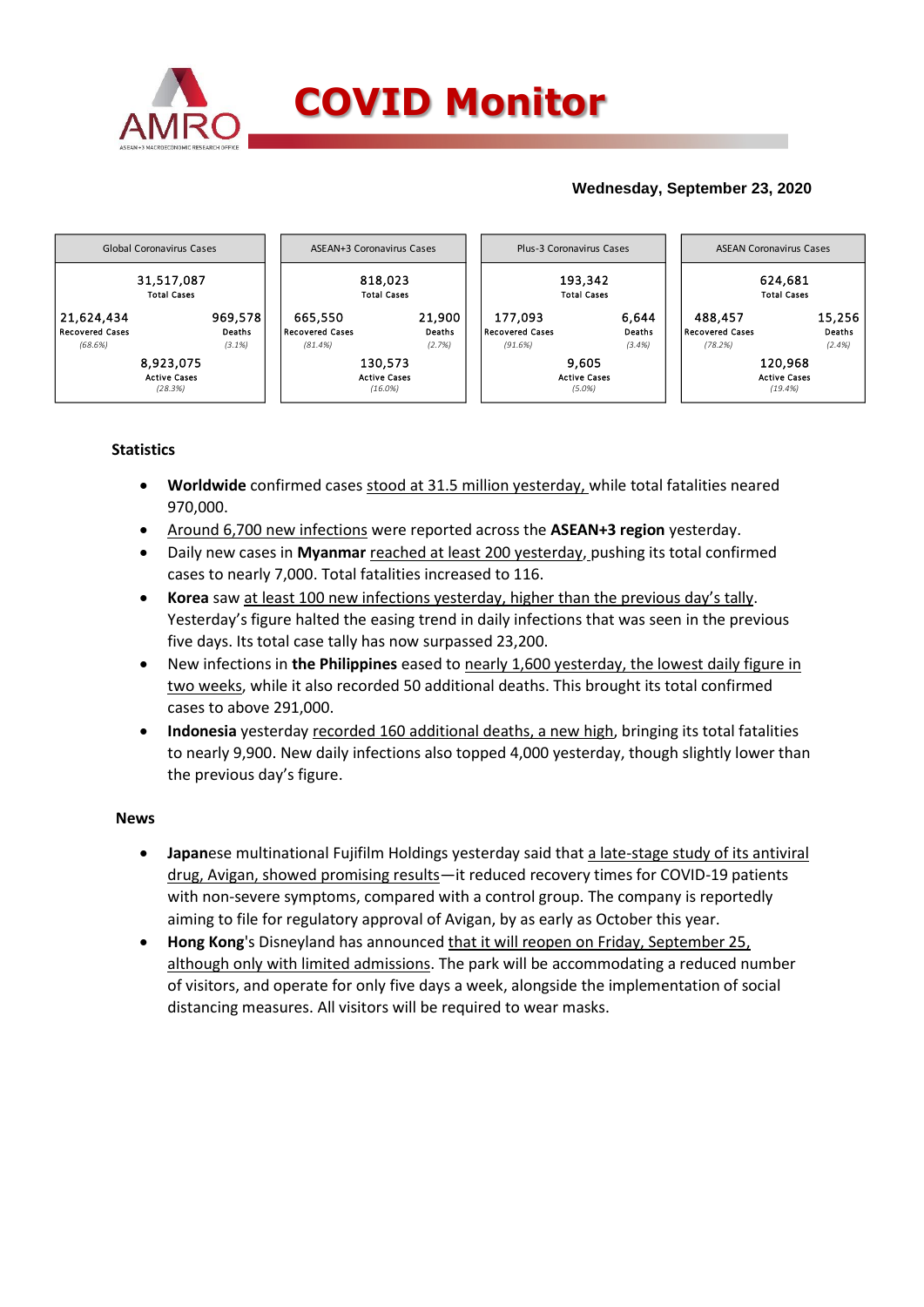

Overview of Confirmed COVID-19 Cases

| Economy              | <b>Total</b><br>Cases | Cases per 1M<br>Population | <b>New</b><br>Cases | <b>New Cases</b><br>per 1M Pop. | <b>New Cases</b><br>$(7-day, avg)^1$ | <b>ANew Cases</b> | ∆% New<br>Cases | <b>Total</b><br><b>Deaths</b> | <b>New</b><br><b>Deaths</b> | <b>Fatality</b><br><b>Rate (%)</b> | <b>Total</b><br>Recovered | Recovery<br><b>Rate (%)</b> | <b>Active</b><br>Cases | <b>Resolved</b><br>cases $(\%)^2$ |
|----------------------|-----------------------|----------------------------|---------------------|---------------------------------|--------------------------------------|-------------------|-----------------|-------------------------------|-----------------------------|------------------------------------|---------------------------|-----------------------------|------------------------|-----------------------------------|
| Global               | 31,517,087            |                            | 196,207             |                                 |                                      | $-102,701$        | 0.6             | 969,578                       | 4,832                       | 3.1                                | 21,624,434                | 68.6                        | 8,923,075              | 71.7                              |
| ASEAN+3              | 818,023               |                            | 6,703               |                                 |                                      | $-2,071$          | 0.8             | 21,900                        | 227                         | 2.7                                | 665,550                   | 81.4                        | 130,573                | 71.6                              |
| Plus-3               | 193,342               |                            | 439                 |                                 |                                      | 46                | 0.2             | 6,644                         | $\mathbf{1}$                | 3.4                                | 177,093                   | 91.6                        | 9,605                  | 84.0                              |
| <b>ASEAN</b>         | 624,681               |                            | 6,264               |                                 |                                      | $-2,117$          | 1.0             | 15,256                        | 226                         | 2.4                                | 488,457                   | 78.2                        | 120,968                | 82.2                              |
|                      |                       |                            |                     |                                 |                                      |                   |                 |                               |                             |                                    |                           |                             |                        |                                   |
| China                | 85,307                | 61                         | 10                  | 0.0                             |                                      | 4                 | 0.0             | 4,634                         | $\mathbf 0$                 | 5.4                                | 80,500                    | 94.4                        | 173                    | 99.8                              |
| Hong Kong, China     | 5,046                 | 661                        | 8                   | 1.0                             |                                      | $\overline{2}$    | 0.2             | 103                           | $\mathbf 0$                 | 2.0                                | 4,729                     | 93.7                        | 214                    | 95.8                              |
| Japan                | 79,773                | 634                        | 311                 | 2.5                             |                                      | -9                | 0.4             | 1,519                         | $\mathbf 1$                 | 1.9                                | 71,214                    | 89.3                        | 7,040                  | 91.2                              |
| Korea                | 23,216                | 446                        | 110                 | 2.1                             |                                      | 49                | 0.5             | 388                           | 0                           | 1.7                                | 20,650                    | 88.9                        | 2,178                  | 90.6                              |
|                      |                       |                            |                     |                                 |                                      |                   |                 |                               |                             |                                    |                           |                             |                        |                                   |
| Indonesia            | 252,923               | 937                        | 4,071               | 15.1                            |                                      | $-105$            | 1.6             | 9,837                         | 160                         | 3.9                                | 184,298                   | 72.9                        | 58,788                 | 76.8                              |
| Malaysia             | 10,358                | 312                        | 82                  | 2.5                             |                                      | 25                | 0.8             | 130                           | $\Omega$                    | 1.3                                | 9,563                     | 92.3                        | 665                    | 93.6                              |
| Philippines          | 291,789               | 2,652                      | 1,599               | 14.5                            |                                      | $-1,848$          | 0.6             | 5,049                         | 50                          | 1.7                                | 230,643                   | 79.0                        | 56,097                 | 80.8                              |
| Singapore            | 57,627                | 10,106                     | $21\,$              | 3.7                             |                                      | -9                | 0.0             | 27                            | $\mathbf 0$                 | 0.0                                | 57,262                    | 99.4                        | 338                    | 99.4                              |
| Thailand             | 3,514                 | 52                         | 3                   | 0.0                             |                                      | $-2$              | 0.1             | 59                            | $\mathbf 0$                 | $1.7\,$                            | 3,345                     | 95.2                        | 110                    | 96.9                              |
|                      |                       |                            |                     |                                 |                                      |                   |                 |                               |                             |                                    |                           |                             |                        |                                   |
| Brunei Darussalam    | 145                   | 322                        | 0                   | 0.0                             |                                      | $\mathbf 0$       | 0.0             | 3                             | $\mathbf 0$                 | 2.1                                | 142                       | 97.9                        | $\Omega$               | 100.0                             |
| Cambodia             | 275                   | 16                         | 0                   | 0.0                             |                                      | $\mathbf 0$       | 0.0             | 0                             | $\mathbf 0$                 | 0.0                                | 274                       | 99.6                        | $\,1\,$                | 99.6                              |
| Lao PDR              | 23                    | $\overline{3}$             | 0                   | 0.0                             |                                      | $\mathbf 0$       | 0.0             | $\mathsf 0$                   | $\mathbf 0$                 | $0.0\,$                            | 22                        | 95.7                        | $\,1\,$                | 95.7                              |
| Myanmar              | 6959                  | 130                        | 488                 | 9.1                             |                                      | $-178$            | 7.5             | 116                           | 16                          | 1.7                                | 1951                      | 28.0                        | 4,892                  | 29.7                              |
| Vietnam              | 1,068                 | 11                         | 0                   | 0.0                             |                                      | 0                 | 0.0             | 35                            | $\mathbf 0$                 | 3.3                                | 957                       | 89.6                        | 76                     | 92.9                              |
| Belgium              | 105,226               | 9,137                      | 1,834               | 159.2                           |                                      | 737               | 1.8             | 9,996                         | $\mathbf 0$                 | 9.5                                | 19,039                    | 18.1                        | 76,191                 | 27.6                              |
| France               | 483,956               | 7,446                      | 9,982               | 153.6                           |                                      | $-19,014$         | 2.1             | 31,252                        | 78                          | 6.5                                | 77,757                    | 16.1                        | 374,947                | 22.5                              |
| Germany              | 277,412               | 3,343                      | 1,852               | 22.3                            |                                      | 257               | 0.7             | 9,405                         | 15                          | 3.4                                | 244,693                   | 88.2                        | 23,314                 | 91.6                              |
|                      | 300,897               | 4,996                      | 1,391               | 23.1                            |                                      | 41                | 0.5             | 35,738                        | 14                          | 11.9                               | 219,670                   | 73.0                        | 45,489                 | 84.9                              |
| Italy<br>Netherlands | 102,844               |                            | 2,353               | 136.2                           |                                      | 79                | 2.3             | 6,338                         | 11                          | 6.2                                | ÷                         | $\sim$                      |                        | $\overline{\phantom{a}}$          |
|                      |                       | 5,951                      |                     | 230.4                           |                                      | $-20,629$         |                 | 30,904                        |                             |                                    |                           | 22.0                        | 53,521                 | 92.2                              |
| Spain<br>Switzerland | 682,267<br>50,664     | 14,558                     | 10,799<br>286       | 33.1                            |                                      | $-809$            | 1.6<br>0.6      | 2,054                         | 241<br>$\overline{4}$       | 4.5<br>4.1                         | 150,376                   | 83.1                        | 6,510                  | 87.2                              |
|                      |                       | 5,859                      |                     |                                 |                                      |                   |                 |                               |                             |                                    | 42,100                    | $\overline{\phantom{a}}$    |                        |                                   |
| United Kingdom       | 406,058               | 6,038                      | 4,936               | 73.4                            |                                      | 558               | 1.2             | 46,791                        | 74                          | 11.5                               |                           |                             |                        | $\overline{\phantom{a}}$          |
| Brazil               | 4,591,364             | 21,721                     | 33,324              | 157.7                           |                                      | 19,913            | 0.7             | 138,105                       | 833                         | 3.0                                | 4,016,831                 | 87.5                        | 436,428                | 90.5                              |
| Canada               | 148,855               | 3,937                      | 1,272               | 33.6                            |                                      | $-561$            | 0.9             | 9,286                         | $\overline{7}$              | 6.2                                | 128,890                   | 86.6                        | 10,679                 | 92.8                              |
| Argentina            | 652,174               | 14,317                     | 12,027              | 264.0                           |                                      | 3,245             | 1.9             | 13,952                        | 470                         | 2.1                                | 517,228                   | 79.3                        | 120,994                | 81.4                              |
| Mexico               | 705,263               | 5,549                      | 4,683               | 36.8                            |                                      | 1,766             | 0.7             | 74,348                        | 651                         | 10.5                               | 598,953                   | 84.9                        | 31,962                 | 95.5                              |
| Peru                 | 768,895               | 23,425                     | 0                   | 0.0                             |                                      | $-6,030$          | 0.0             | 31,369                        | $\mathbf 0$                 | 4.1                                | 607,837                   | 79.1                        | 129,689                | 83.1                              |
| <b>United States</b> | 6,850,085             | 20,692                     | 39,162              | 118.3                           |                                      | $-12,196$         | 0.6             | 200,115                       | 915                         | 2.9                                | 2,646,959                 | 38.6                        | 4,003,011              | 41.6                              |
|                      |                       |                            |                     |                                 |                                      |                   |                 |                               |                             |                                    |                           |                             |                        |                                   |
| Australia            | 26,972                | 1,038                      | 30                  | 1.2                             |                                      | $\mathbf 0$       | 0.1             | 859                           | 5                           | 3.2                                | 24,329                    | 90.2                        | 1,784                  | 93.4                              |
| India                | 5,646,010             | 4,123                      | 83,347              | 60.9                            |                                      | 8,264             | 1.5             | 88,935                        | $\mathbf 0$                 | 1.6                                | 4,497,867                 | 79.7                        | 1,059,208              | 81.2                              |
| ran                  | 429,193               | 5,100                      | 3,712               | 44.1                            |                                      | 371               | 0.9             | 24,656                        | 178                         | 5.7                                | 363,737                   | 84.7                        | 40,800                 | 90.5                              |
| Russia               | 1,111,157             | 7,579                      | 6,109               | 41.7                            |                                      | 19                | 0.6             | 19,575                        | 155                         | 1.8                                | 914,923                   | 82.3                        | 176,659                | 84.1                              |
| Saudi Arabia         | 330,798               | 9,516                      | 552                 | 15.9                            |                                      | 60                | 0.2             | 4,542                         | 30                          | 1.4                                | 312,684                   | 94.5                        | 13,572                 | 95.9                              |
| South Africa         | 663,282               | 11,107                     | 1,346               | 22.5                            |                                      | 621               | 0.2             | 16,118                        | 126                         | 2.4                                | 592,904                   | 89.4                        | 54,260                 | 91.8                              |
|                      |                       |                            |                     |                                 |                                      |                   |                 |                               |                             |                                    |                           |                             |                        |                                   |

Source: Haver Analytics, sourced from John Hopkins University; AMRO staff calculations.<br>Notas: New cases since previous day. Δ% refers to percentage change since previous day. Fatality rate measured as deaths per confirmed

Data as of 22/9/2020